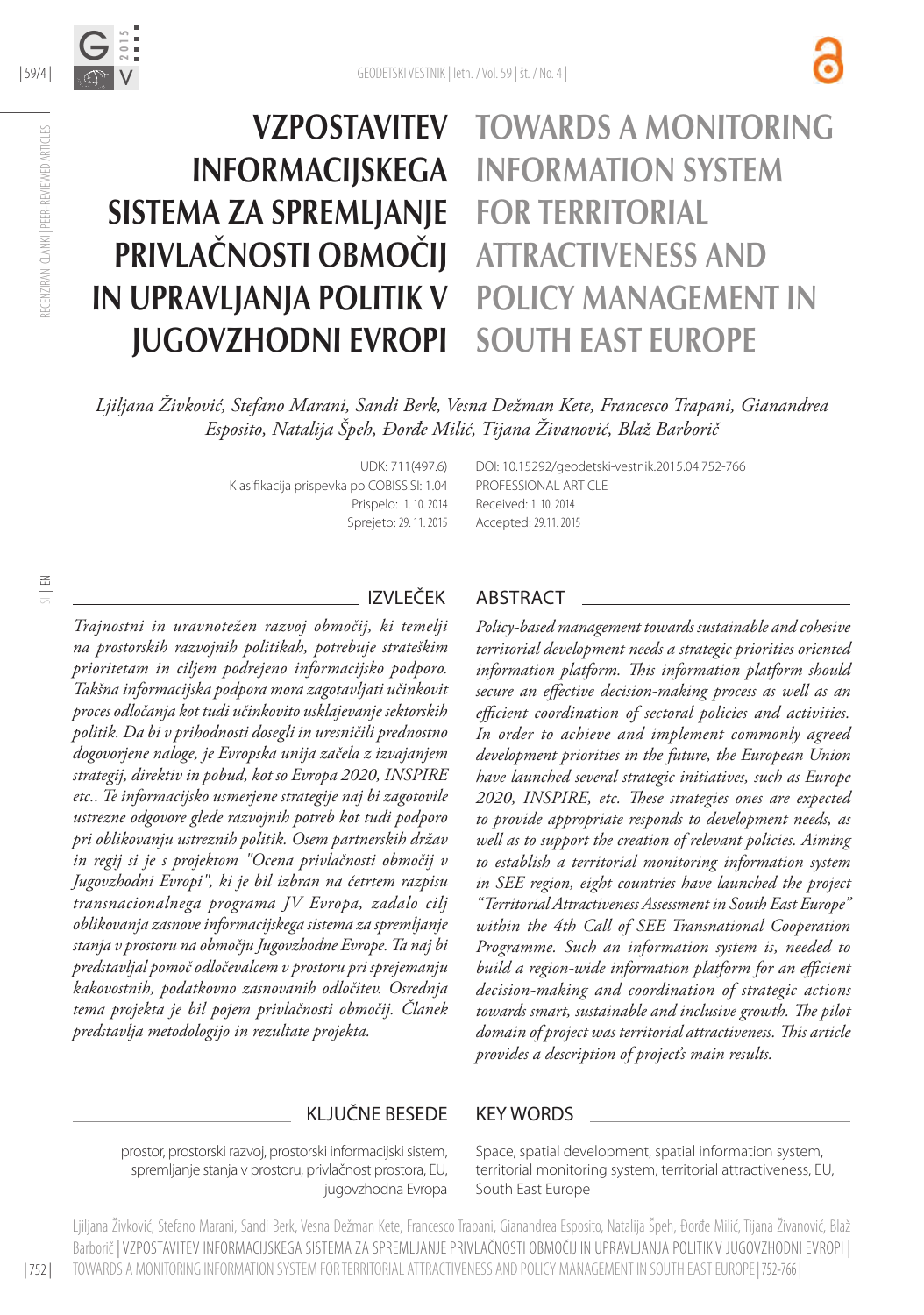# **1 INTRODUCTION**

In order to ensure equal and sustainable development opportunities throughout Europe, European Union (EU) has committed its strategic and regulating efforts as well as funding supports to remove existing structural disparities within its different areas and domains. Therefore, the main aim of the EU Regional Policy (InfoRegio, 2014) is to provide development mechanisms and solutions for European regions to retain their specificities while being able simultaneously to compete, innovate, adopt principles of smart and inclusive growth, and implement sustainable and cohesive development tools in general.

Within the EU Regional Policy special attention has been delegated to EU border areas, especially candidates and potential candidates' countries (like Serbia, FYR Macedonia, Bosnia and Herzegovina, etc.). In order to upgrade their development level, and to make them able to compete and develop in a sustainable and balanced manner, EU has launched South East Europe Transnational Cooperation Programme (SEE Programme, 2014). The aim of this article is to provide an overview of the main objectives and results produced during activities of building the technological framework for the regional monitoring information system proposed within the project "Assessing Territorial Attractiveness in South East Europe"(Attract-SEE Project – below just project) (Attract-SEE, 2014), which ran within the 4<sup>th</sup> Call of the SEE Programme (Priority: Development of transnational synergies for sustainable growth areas; Area of intervention: Promote a balanced pattern of attractive and accessible growth areas).

# **2 MONITORING OF REGIONAL DEVELOPMENT IN SOUTH EAST EUROPE**

The EU Regional Policy (InfoRegio, 2014) and its goals are operationalized also through the Europe 2020 strategic objectives in general (Europe 2020, 2014) and Territorial Agenda (TA) 2020 for spatial development in particular (TA, 2014). In both documents, the importance of the territorial cohesive development dimension has been emphasized along economic and social ones. Furthermore, these strategic documents identify priorities, targets and initiatives for an inclusive, sustainable and smart growth within the EU territory to be reached till 2020, thus providing a common vision and directions for national and regional territorial development policies management and planning, both for Member and Candidate states.

However, in order to implement these common territorial directions, a set of updated, comprehensive, selective and structured data and information for each region is needed. Thus, EU has launched two other initiatives, namely Infrastructure for Spatial Information in the European Community (INSPIRE, 2014) and European Observation Network for Territorial Development and Cohesion (ESPON, 2014). Both initiatives provide a basis and preconditions for a balanced, smart, inclusive and sustainable territorial development planning, monitoring and management within EU and Europe in general.

Nevertheless, those programs have not been fully implemented either in all EU Member states or in the Candidate ones, like Serbia, FRY of Macedonia or Bosnia and Herzegovina despite increasing demand for data and information for making decisions and creating reality-adjusted development policies. Therefore, the aim of the Attract-SEE Project was to overcome those deficiencies in information and related tools at national level, and provide preconditions to build the SEE-wide monitoring information system for territorial development decision-making and policies management, coordination and implementation.

Ljiljana Živković, Stefano Marani, Sandi Berk, Vesna Dežman Kete, Francesco Trapani, Gianandrea Esposito, Natalija Špeh, Đorđe Milić, Tijana Živanović, Blaž Barborič | VZPOSTAVITEV INFORMACIJSKEGA SISTEMA ZA SPREMLJANJE PRIVLAČNOSTI OBMOČIJ IN UPRAVLJANJA POLITIK V JUGOVZHODNI EVROPI | TOWARDS A MONITORING INFORMATION SYSTEM FOR TERRITORIAL ATTRACTIVENESS AND POLICY MANAGEMENT IN SOUTH EAST EUROPE| 752-766 |

 $\leq$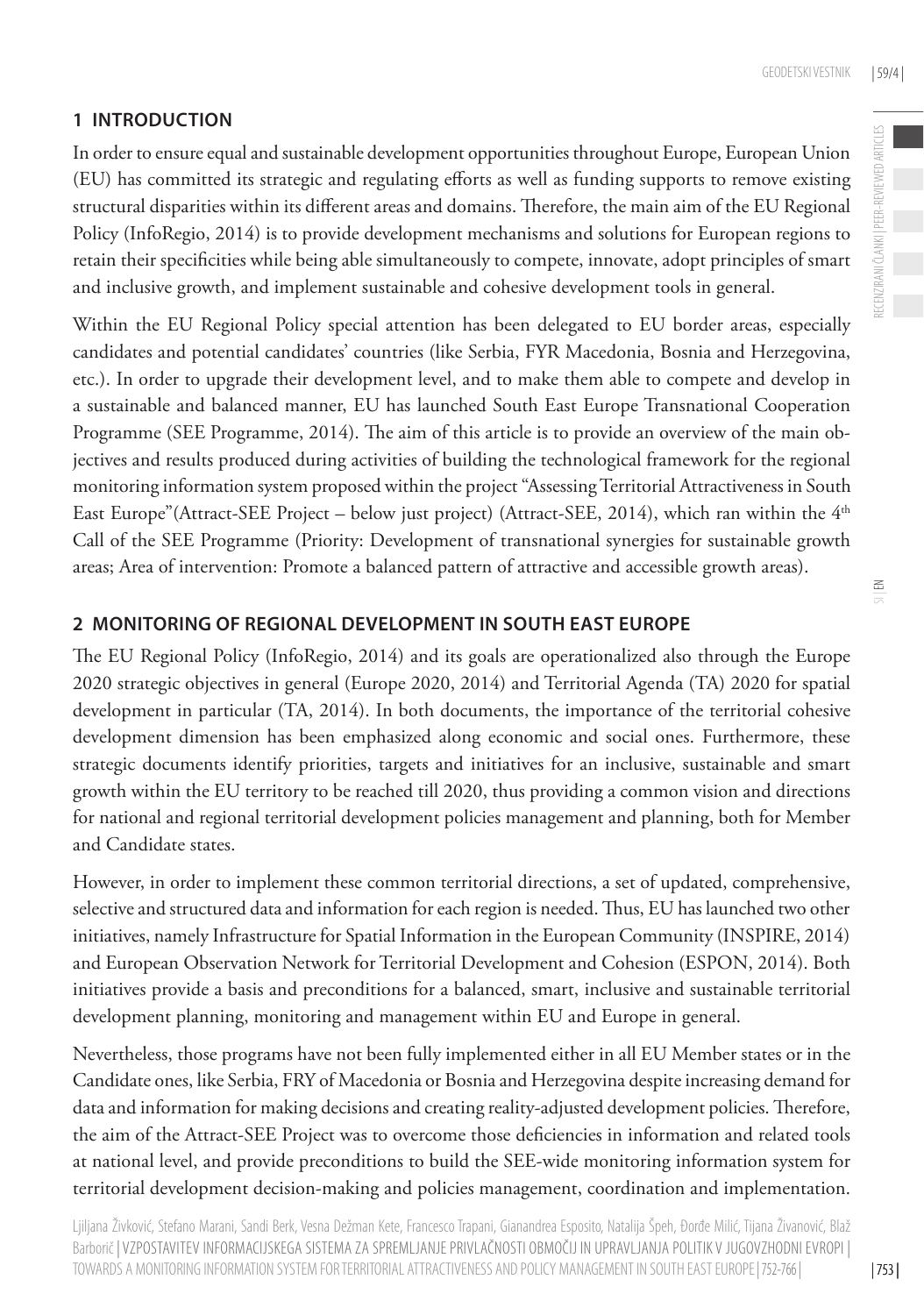RECENZIRANI ČLANKI | PEER-REVIEWED ARTICLES

RECENZIRANI ČLANKI | PEER-REVIEWED ARTICLES

In order to define the scope of activities and results within the Attract-SEE Project, existing national practices in the domain of territorial development monitoring and related information system development in partner countries had been analyzed.

#### **2.1 Territorial development monitoring practices in SEE**

On one side, the study of national territorial development monitoring information systems and their current statuses in eight countries participating in the Attract-SEE Project (Austria, Croatia, Hungary, Italy, Slovenia, Serbia, FYR of Macedonia and Bosnia and Herzegovina), revealed a prevailing lack or just early development stages of these systems as well as monitoring data collections. On the other side, all project partner countries recognized a need to develop comprehensive and updated territorial development monitoring tools as well as data collection activities, where some of the partners have already legally prescribed them (URL 1).

In general, this study included a comparative analysis of several dimensions of territorial monitoring practices in each country regarding their legal, institutional, financial, technological, coordination and decision-making processes. As expected the analysis revealed not only many differences among the project partners, but also common demands to develop territorial monitoring information system and data collection activities that would support development policies, strategies management as well as decision-making processes.

In other words, the performed regional study revealed that despite mutual differences and disadvantages, significant efforts are being invested into the information system establishment for territorial development planning and management. In addition all partner countries have been implementing EU standards (like ESPON or INSPIRE) and initiatives and programs' recommendations (prescribed within Europe 2020 and TA 2020) in an uneven manner, but there exist strong awareness of benefits of cross-border and transnational cooperation as well as exchange of relevant best practices and lessons learned.

This study emphasized all necessary components for the regional territorial development monitoring information system establishment in the SEE region, whose technical components are described in this article.

### **2.2 The background of the Attract-SEE Project**

Based on the previous study of partner countries' relevant practices and needs, the main aim of Attract-SEE Project was to define the framework for the establishment of territorial development monitoring information system in the SEE region, which would be consisting of national monitoring systems and would provide a common platform for informed and timely strategic decision-making and cross-border policies coordination (Neuschmid et al., 2013; URL 2). This framework is assumed not only to reflect the latest knowledge and trends in data management and information system development, but also to include relevant EU strategies and policies principles as well as different EU information-related programs' standards and recommendations.

Since the research duration period was limited to 24 months, implementation objectives were directed towards identification, definition and description of the regional framework and its components for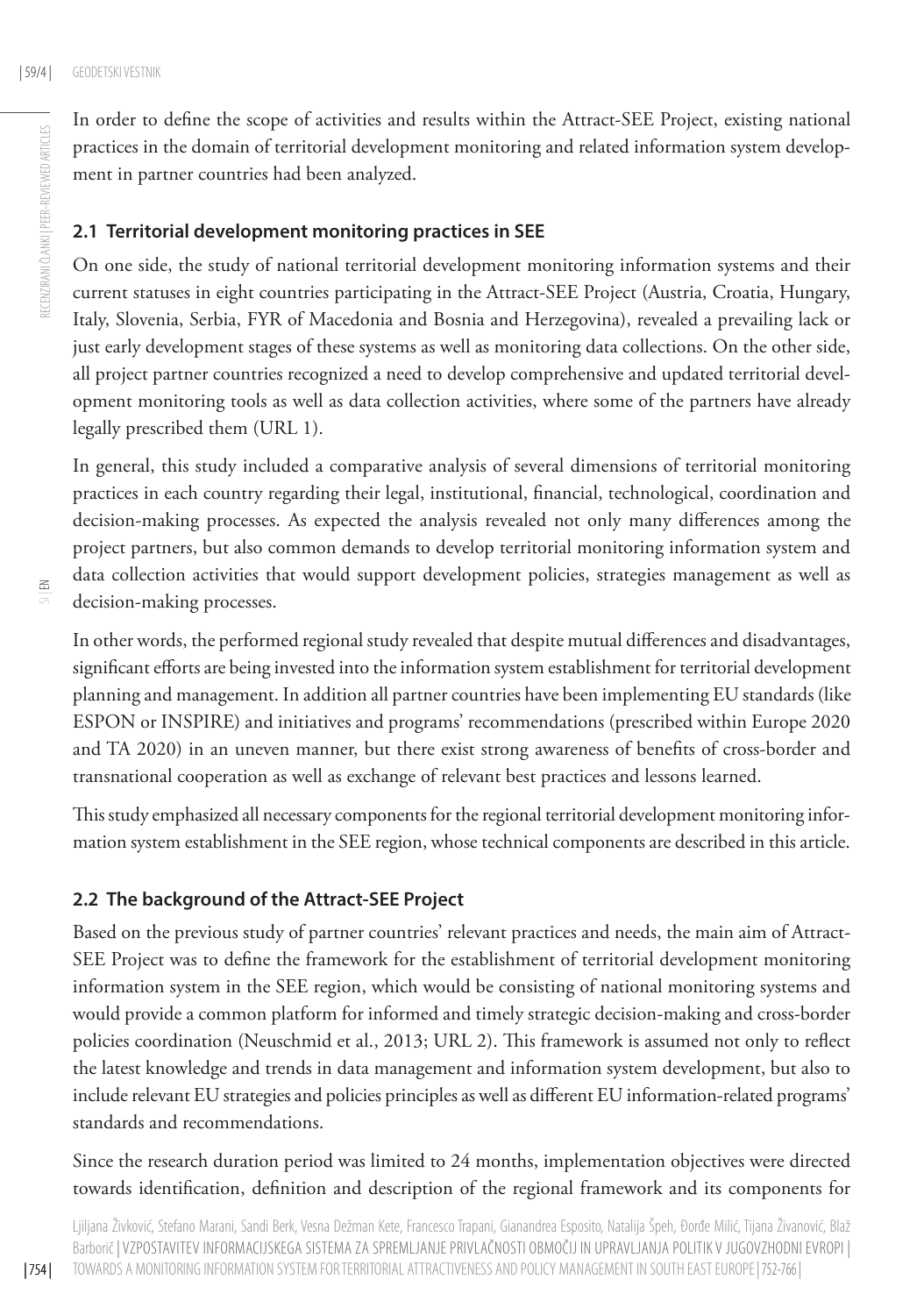- Territorial attractiveness definition;
- Territorial attractiveness indicators;
- Data harmonization and interoperability model; and
- Reporting format on territorial attractiveness.

Besides above, expected results assumed also establishment of national and transnational –i.e. regional– networks of territorial development decision-makers and other stakeholders by organizing several national and international workshops. The main task of these networks was to coordinate and translate relevant EU policies to the national ones, and to monitor and evaluate their implementation, relying on emerging regional monitoring information system with indicators, in this case for territorial attractiveness (URL 3, URL 4).

# **3 METHODOLOGY**

## **3.1 Aims and methodology**

In order to achieve objectives and accomplish expected results of the work, project scope and implementation have been divided and organized thematically in work packages that consisted of activities and tasks identified as necessary for each component of regional territorial development framework definition. Due to a complex nature of regional territorial development and information system implementation and establishment, various qualitative and quantitative methods were applied, including: analysis-synthesis; value-adding; comparison; generalization; categorization; statistical and graphical methods; modelling; descriptive method and others. These methods have been included in a number of linked activities listed in the next logical flow of steps:

- Step 1: Analysis and comparison of existing practice in partner countries regarding territorial development monitoring information system and policy management;
- Step 2: Establishing national stakeholder networks for decision-making and policies coordination and implementation;
- Step 3: Defining territorial attractiveness by Territorial Capitals and Assets;
- Step 4: Defining a set of territorial attractiveness indicators relevant for SEE region attractiveness description and identity preservation;
- Step 5: Determination of methodology to define indicators for territorial attractiveness;
- Step 6: Development of data and metadata harmonization and interoperability model for collecting and storing values for territorial attractiveness indicators; and
- Step 7: Identification of reporting format on territorial attractiveness appropriate for regional/national policy implementation, monitoring and evaluation.

Since the focus of this article is on presentation of the information system for regional territorial attractiveness monitoring and policy coordination in SEE, (above listed) methodological steps 3 to 7 that RECENZIRANI ČLANKI | PEER-REVIEWED ARTICLES

ECENZIRANI ČLANKI | PEER-REVIEWED ARTICLES

| 755 |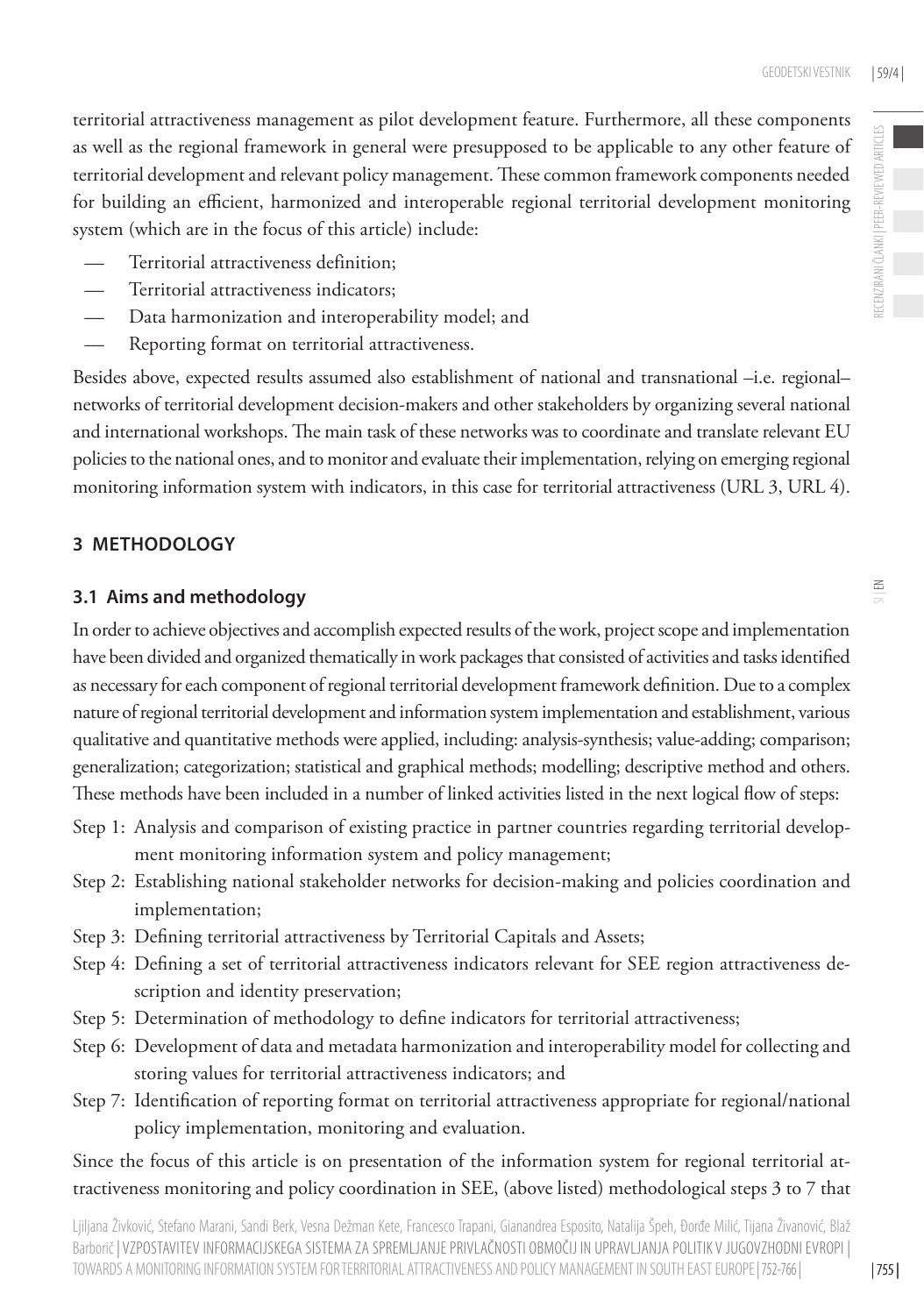are directly connected to this system components definition and creation are described more into detail in the next lines.

# **3.2 Information system for territorial attractiveness and policy management**

Based on previous experiences and collected best practices, it was agreed that the national information systems for territorial attractiveness monitoring and policy management need to have minimum four common components in order to compose regional territorial attractiveness monitoring system in SEE in future. Methods and approaches applied for these four components determination included:

— *Territorial attractiveness definition (Step 3)* 

In order to identify territorial attractiveness definition that would support determination of main objectives and components for future territorial attractiveness development and policy management in SEE, applicable outputs and recommendations resulted from relevant and/or similar initiatives supported by EU/EC have been collected, analyzed and selected, like:

- ESPON ATTREG Project definition and identified Territorial Capitals and Assets for territorial attractiveness development and management (ATTREG, 2012);
- Europe 2020 Strategy with goals for smart, sustainable and inclusive growth; and
- Territorial Agenda 2020 approach to cohesive territorial development in Europe;
- *Territorial attractiveness indicators and their definition (Step 4 and 5)* Based on the common definition of territorial attractiveness identified in previous Step 3, selection method following agreed principles of data availability, relevance and compactness has been applied (URL 5) to identify set of common territorial attractiveness indicators. In order to support indicators data reuse and future territorial and thematic expansion of information system, partner countries have analyzed ESPON indicators definition method, based on INSPIRE metadata approach, and created method for defining selected territorial attractiveness indicators. In other words, using selection method, partner countries identified set of parameters for describing every indicator by combining existing data management standards and recommendations (like, INSPIRE (INSPIRE, 2014) and Plan4all (Plan4all, 2012)) with relevant project partners' previous experiences;
	- *Territorial attractiveness data harmonization and interoperability model (Step 6)* Following INSPIRE and Plan4all Project's recommendations, relevant project partners' national initiatives and experiences, as well as common territorial attractiveness definition and indicators identified in previous steps, common data harmonization and interoperability model was built. For this purpose, partner countries used Unified Modelling Language (UML) for structuring and visualizing future common database of regional information system for territorial attractiveness development monitoring and management;
	- *Territorial attractiveness reporting format for national and transnational level (Step 7)* Finally, based on analysis of outputs from previous methodological steps, as well as input from Step 1 and 2 and project partners previous experiences in the fields of territorial development reporting, appropriate common format for reporting on national and regional – transnationalterritorial attractiveness status was created.

Ljiljana Živković, Stefano Marani, Sandi Berk, Vesna Dežman Kete, Francesco Trapani, Gianandrea Esposito, Natalija Špeh, Đorđe Milić, Tijana Živanović, Blaž Barborič | VZPOSTAVITEV INFORMACIJSKEGA SISTEMA ZA SPREMLJANJE PRIVLAČNOSTI OBMOČIJ IN UPRAVLJANJA POLITIK V JUGOVZHODNI EVROPI | TOWARDS A MONITORING INFORMATION SYSTEM FOR TERRITORIAL ATTRACTIVENESS AND POLICY MANAGEMENT IN SOUTH EAST EUROPE| 752-766 |

 $\Xi$ 

| 756 |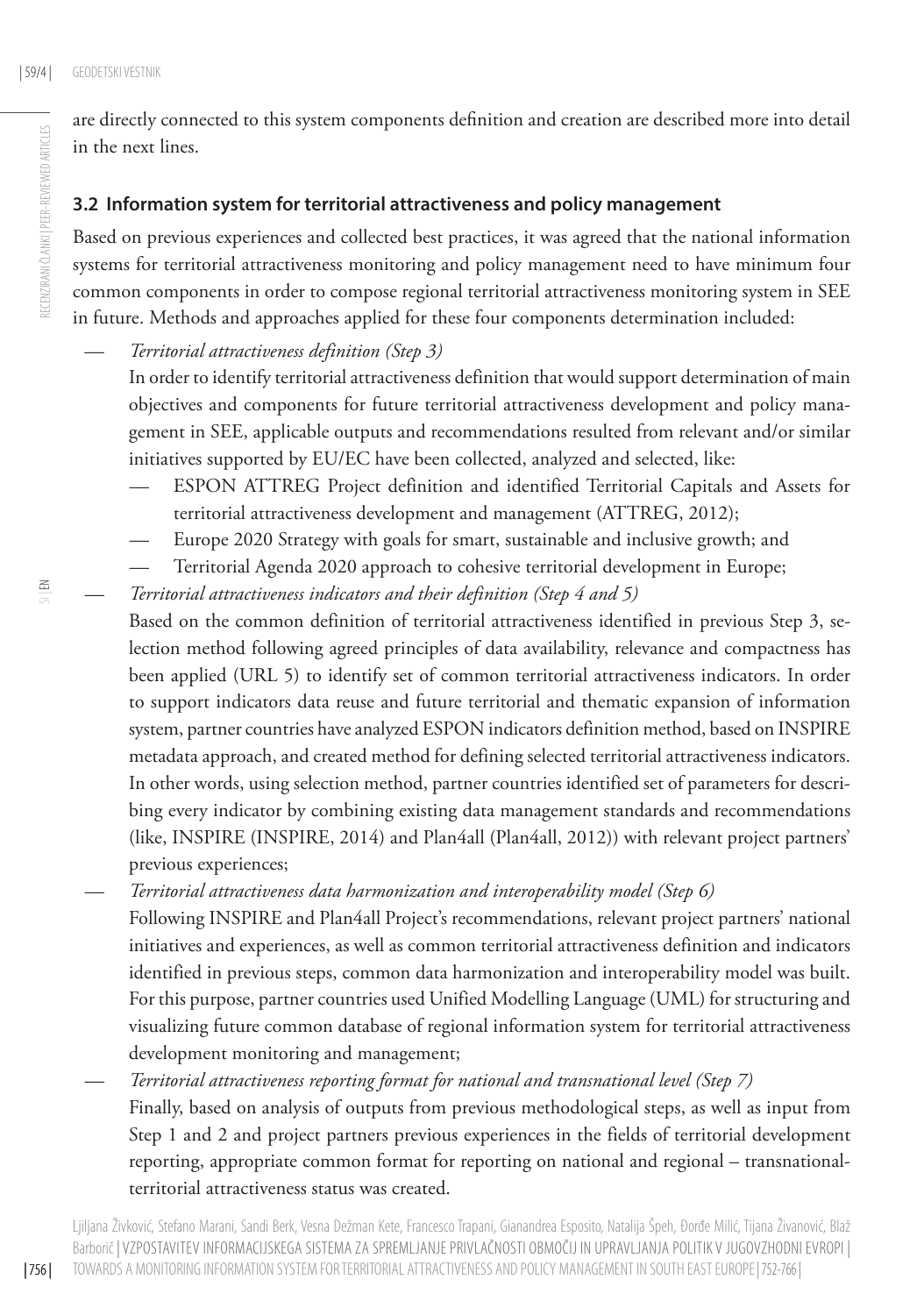After implemented methodological approach, main components of common information system for monitoring territorial attractiveness and related policy coordination in SEE region were defined. These components and theirs characteristics are generally presented and assessed in the next chapter.

## **4 RESULTS AND DISCUSSION**

The main challenge in the process of defining framework component for information system for monitoring territorial attractiveness in the SEE region was the identification of solutions applicable to each partner-country's specificities, in the sense of their different territorial development vision, needs and resources capacity.

Therefore, the components of this future monitoring information system were created to support standardized and reusable outputs, on one side, and further content and thematic expansion with other territorial development features (besides attractiveness). Additionally, in technical sense, the components of future regional monitoring information system were defined to allow object-oriented character and scalability, where each component of this system would be (software) platform independent.

## **4.1 Regional information system for monitoring territorial attractiveness**

Starting from previously identified needs and preconditions, the establishment of a regional information system for monitoring territorial attractiveness aimed at informed decision-making and policy coordination assumed four common components:

- Common territorial attractiveness definition (URL 6);
- Set of common territorial attractiveness indicators and their definition (URL 7, URL 8);
- Common data harmonization and interoperability model (URL 9); and
- Common format for territorial attractiveness reporting at national and transnational level (URL 10).

As part of the framework for an efficient and effective regional territorial monitoring system establishment, partner countries created and/or strengthened stakeholder networks at the beginning and throughout the project period by way of four national workshops (URL 11), creating thus ownership and commitment preconditions for its successful implementation and future sustainability. (URL 3) Finally, the aimed policy coordination process and right decision–making were facilitated further by the Policy coordination process handbook (URL 4) prepared to provide spatial planners and other stakeholders with practical instructions to create better coordination mechanisms in strategic territorial development processes.

Above listed regional information system for territorial attractiveness monitoring components are described in the next four chapters, followed by a discussion on their implementation implications.

### **4.1.1 Definition of territorial attractiveness**

Territorial attractiveness within the Attract-SEE Project was defined as capacity of certain Territorial Capitals and Assets to attract and retain target groups (tourists, residents, migrants and companies/invest-

Ljiljana Živković, Stefano Marani, Sandi Berk, Vesna Dežman Kete, Francesco Trapani, Gianandrea Esposito, Natalija Špeh, Đorđe Milić, Tijana Živanović, Blaž Barborič | VZPOSTAVITEV INFORMACIJSKEGA SISTEMA ZA SPREMLJANJE PRIVLAČNOSTI OBMOČIJ IN UPRAVLJANJA POLITIK V JUGOVZHODNI EVROPI | TOWARDS A MONITORING INFORMATION SYSTEM FOR TERRITORIAL ATTRACTIVENESS AND POLICY MANAGEMENT IN SOUTH EAST EUROPE| 752-766 |

RECENZIRANI ČLANKI | PEER-REVIEWED ARTICLES RECENZIRANI ČLANKI | PEER-REVIEWED ARTICLES

| 757 |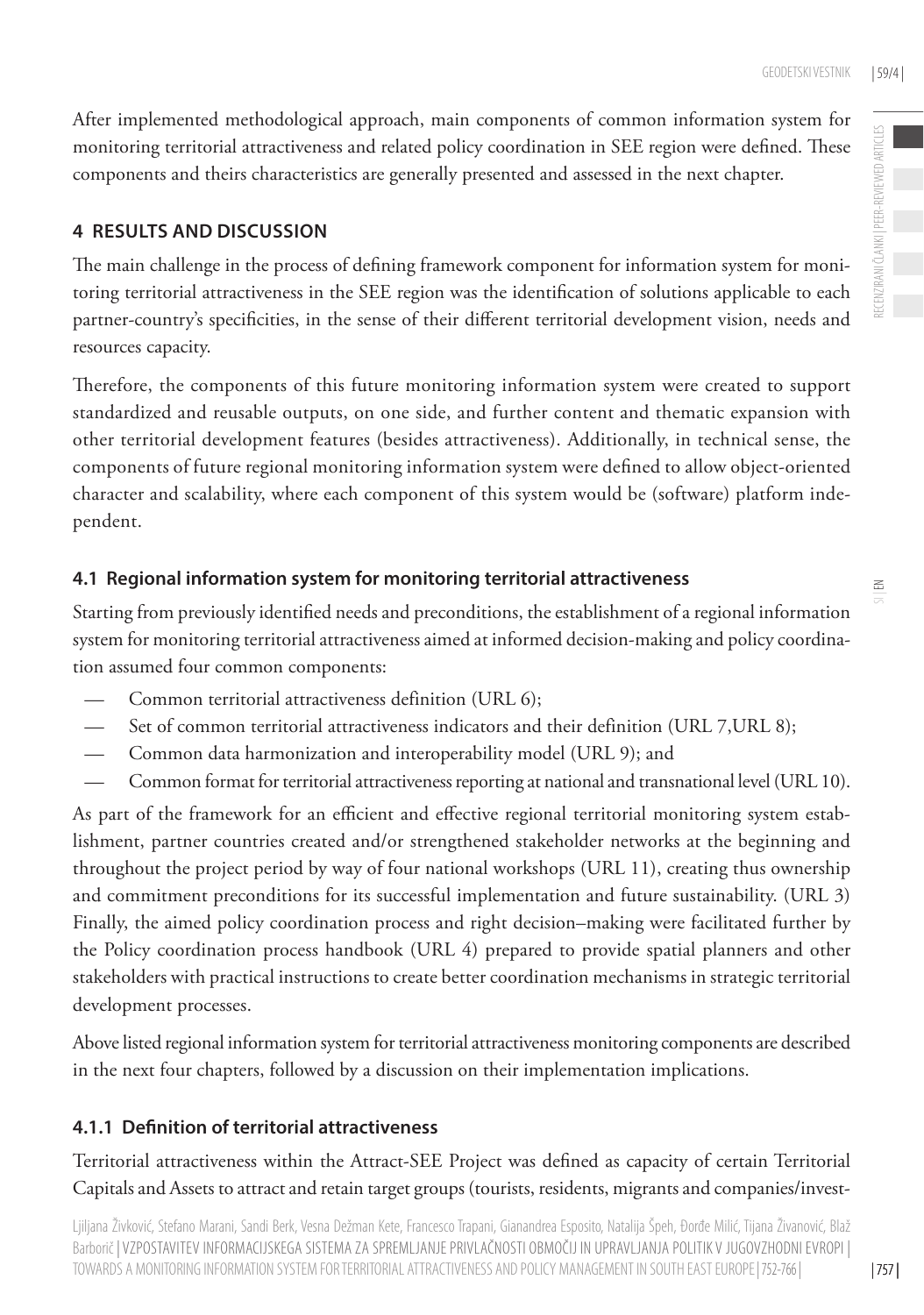RECENZIRANI ČLANKI | PEER-REVIEWED ARTICLES

RECENZIRANI ČLANKI I PEER-REVIEWED ARTICLES

ments) by already existing or developed advantages (environmental, economic and human, anthropic, socio-cultural, and institutional), imposed by relevant policies and their goals.

Two levels of attractiveness were recognized: 1) internal attractiveness that assumes the capacity of retaining the reached level of development, attractiveness and population already residing on a certain territory, and 2) external attractiveness that assumes the capacity for internationalization, that is, attracting new development, residents and investments on a certain territory (Figure 1).



Figure 1: Territorial attractiveness concept and framework (URL 2, URL 6).

# **4.1.2 Indicators of territorial attractiveness**

In order to describe territorial attractiveness as a measurable and manageable category, each selected Territorial Capital/Asset was described with one or more indicators that each partner found relevant for national and regional territorial attractiveness development. Following that approach, next set of 41 indicators was selected as needed for assessment and management of territorial attractiveness both on national and SEE region level (see also Table 1):

- Environmental Capital 10 indicators;
- Anthropic Capital 5 indicators;
- Socio-Cultural Capital 6 indicators;
- Economic/Human Capital 15 indicators; and
- Institutional Capital 5 indicators.

Selected common territorial attractiveness indicators were further elaborated and categorized by purpose (pressure, state or response) (URL 7), by targeted mobile audience (companies/investments, tourists, residents and migrants) (URL 6), and by spatial coverage (M stands for mandatory and refers to transnational core indicators, O stands for optional national indicators, while C stands for national/transnational indicators for which data should be collected, if the same exist; Table 1).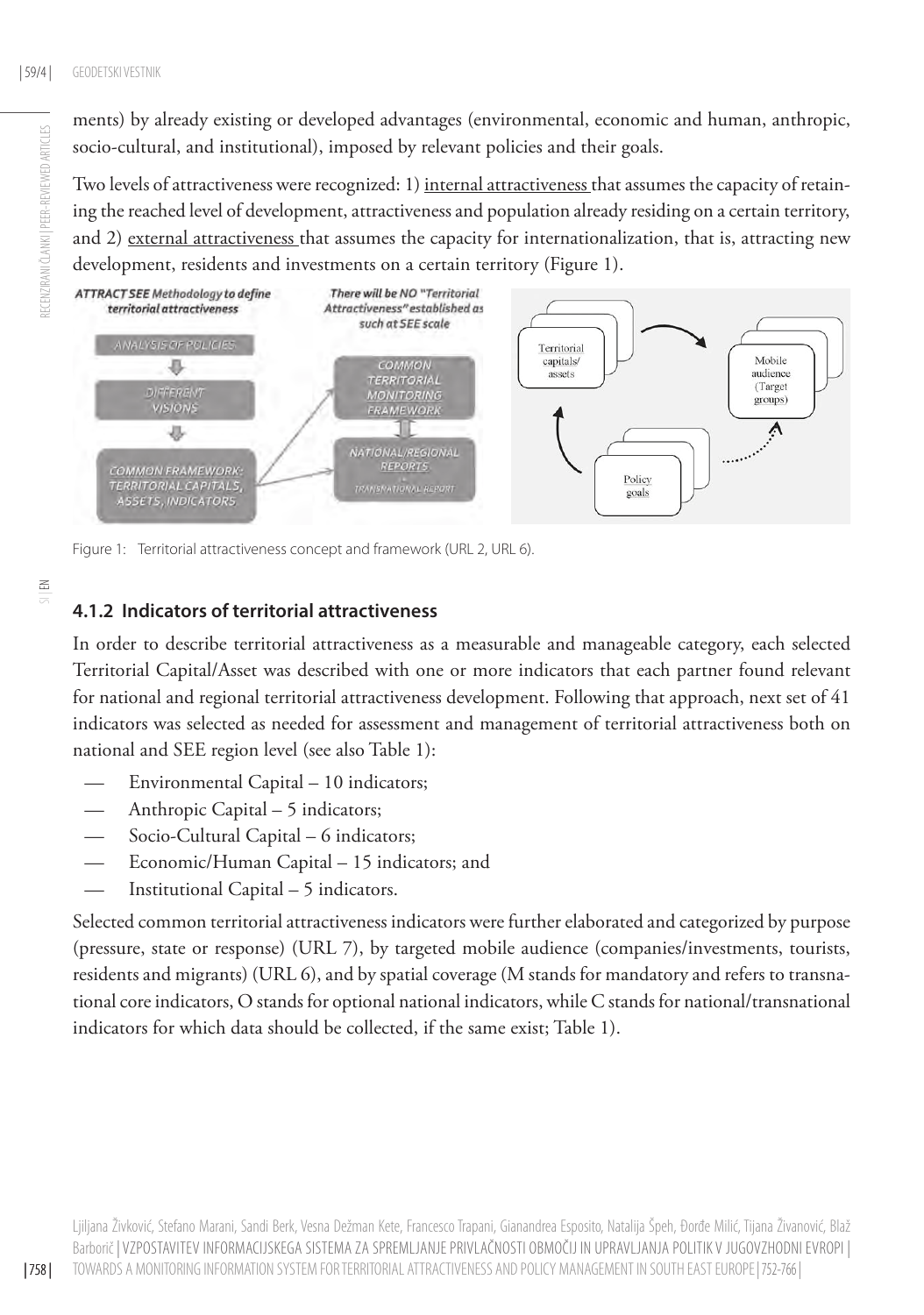Table 1: List of common territorial attractiveness compiled by survey of partner countries, and based on existing databases, like from different sources of Eurostat, OECD, European Commission, European Environmental Agency, United Nations, UNECO, World Bank, ESPON projects (URL 8).

| No.                         | <b>Territorial asset</b>               | Indicator                                                                                                   | Purpose      | Mandatory      | Target group                                                      |  |  |  |
|-----------------------------|----------------------------------------|-------------------------------------------------------------------------------------------------------------|--------------|----------------|-------------------------------------------------------------------|--|--|--|
| <b>ENVIRONMETAL CAPITAL</b> |                                        |                                                                                                             |              |                |                                                                   |  |  |  |
| 1                           | Environmental<br>quality               | Greenhouse gas emission (Europe 2020)<br>indicator)                                                         | State        | М              | Tourists,<br>Residents,<br>Migrants                               |  |  |  |
| $\overline{2}$              |                                        | Air pollution: PM10                                                                                         | State        | M              |                                                                   |  |  |  |
| 3                           |                                        | Air pollution: Ozone concentration                                                                          | State        | М              |                                                                   |  |  |  |
| $\overline{4}$              |                                        | Population connected to urban waste water<br>treatment with at least secondary treatment                    | Response     | M              |                                                                   |  |  |  |
| 5                           | Territorial/<br>ecosystem<br>integrity | Artificial surface by Corine Land Cover                                                                     | Pressure     | М              | Companies/<br>Investments,<br>Tourists,<br>Residents              |  |  |  |
| 6                           |                                        | Protected Areas for biodiversity: Habitats<br>Directive (% of terrestrial protected areas)<br>(Natural2000) | State        | О              |                                                                   |  |  |  |
| 7                           |                                        | Ecosystem services                                                                                          | State        | $\circ$        |                                                                   |  |  |  |
| 8                           |                                        | Electricity generated from renewable sources                                                                | Response     | M              | Companies/<br>Investments,<br>Residents                           |  |  |  |
| 9                           | <b>Natural resources</b>               | Consumption of water per capita                                                                             | Pressure     | М              |                                                                   |  |  |  |
| 10                          | and energy                             | Share of Renewable Energy in Final Energy<br>Consumption by NUTS 2 regions (%)<br>(Europe 2020 indicator)   | Response     | $\overline{O}$ |                                                                   |  |  |  |
|                             |                                        | <b>ANTHROPIC CAPITAL</b>                                                                                    |              |                |                                                                   |  |  |  |
| 11                          | Urban quality                          | Surface of urban green [ha or %] or m2 of<br>urban green space per capita                                   | State        | $\circ$        | Companies/<br>Investments,<br>Residents,<br>Migrants              |  |  |  |
| 12                          |                                        | Urban/rural population (or Urban rural<br>classification)                                                   | State        | C              |                                                                   |  |  |  |
| 13                          | Landscape<br>quality                   | % of terrestrial area protected (total and by<br>ecological region)                                         | State        | M              | Tourists,<br>Residents                                            |  |  |  |
| 14                          | <b>Infrastructures</b>                 | Population (or households) with accessibility<br>to high-speed broadband (1 Mbit/second up<br>and down)     | State        | М              | Companies/<br>Investments,<br>Tourists.<br>Residents,<br>Migrants |  |  |  |
| 15                          |                                        | Accessibility by road, rail, air                                                                            | State        | $\circ$        |                                                                   |  |  |  |
|                             | <b>SOCIO-CULTURAL CAPITAL</b>          |                                                                                                             |              |                |                                                                   |  |  |  |
| 16                          | Culture                                | Number of theatres, museums, galleries and<br>public libraries per 10,000 inhabitants                       | State        | M              | Tourists.<br>Residents,<br>Migrants                               |  |  |  |
| 17                          |                                        | European cultural sites on the UNESCO<br>World Heritage List, 2010                                          | <b>State</b> | M              |                                                                   |  |  |  |
| 18                          | Quality of life                        | Life expectancy at birth by sex (Europe 2020<br>indicator)                                                  | State        | M              | Companies/<br>Investments,<br>Tourists,<br>Residents,<br>Migrants |  |  |  |
| 19                          |                                        | Gross disposable household income                                                                           | State        | М              |                                                                   |  |  |  |
| 20                          |                                        | People at risk of poverty or social exclusion<br>(Europe 2020 indicator) or % in risk of poverty            | Pressure     | M              |                                                                   |  |  |  |
| 21                          |                                        | Gender imbalances                                                                                           | Pressure     | $\circ$        |                                                                   |  |  |  |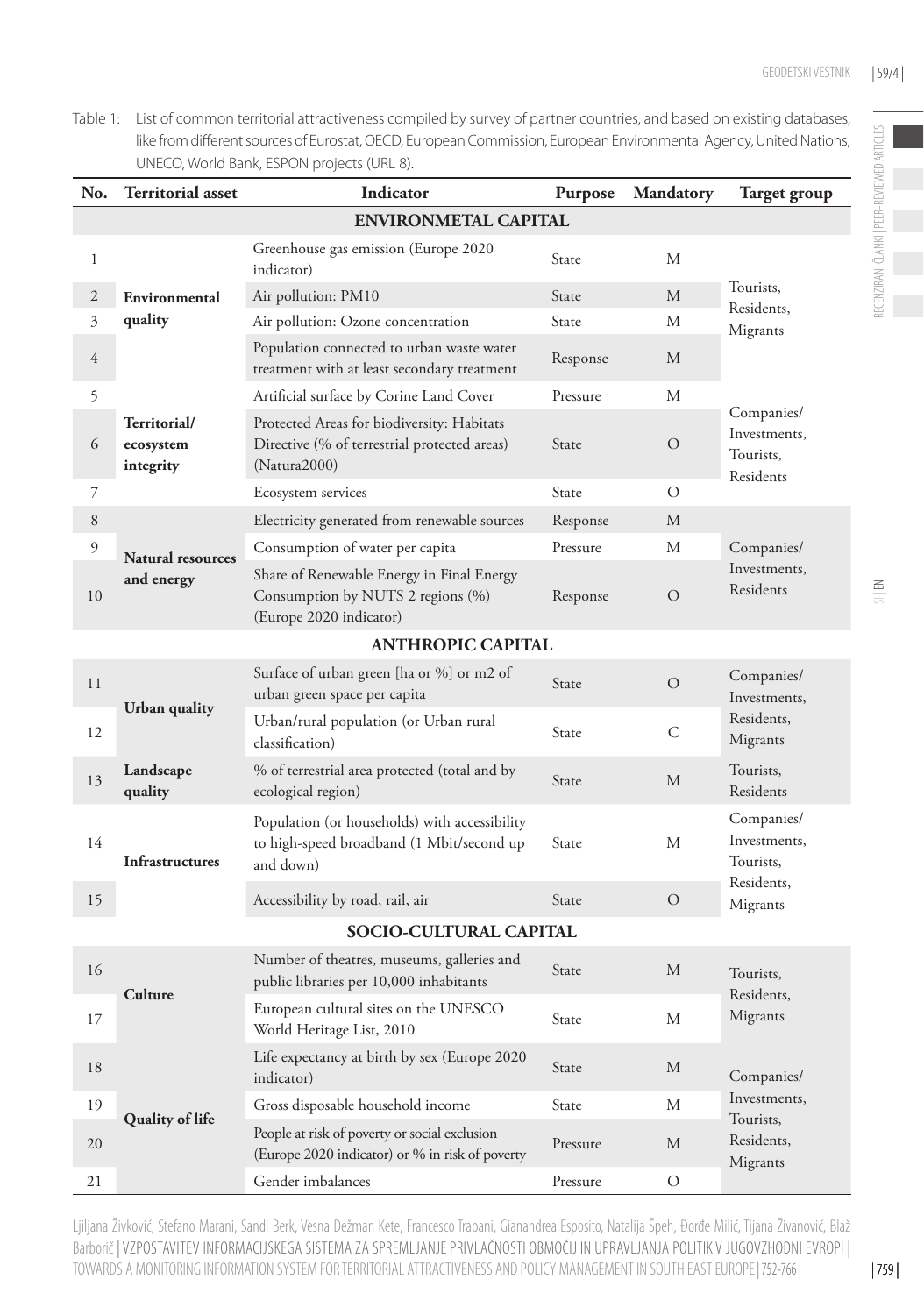| No.                           | Territorial asset         | Indicator                                                                                                      | Purpose      | Mandatory      | Target group                                         |  |  |  |
|-------------------------------|---------------------------|----------------------------------------------------------------------------------------------------------------|--------------|----------------|------------------------------------------------------|--|--|--|
| <b>ECONOMIC/HUMAN CAPITAL</b> |                           |                                                                                                                |              |                |                                                      |  |  |  |
| 22                            | Knowledge &<br>Innovation | Population aged 25-64 with tertiary education                                                                  | State        | M              | Companies/<br>Investments,<br>Residents,<br>Migrants |  |  |  |
| 23                            |                           | Numbers employed in the Research &<br>Development out of the total labour force                                | State        | М              |                                                      |  |  |  |
| 24                            |                           | Research & Experimental Development<br>expenditure as % of GDP (Europe 2020<br>indicator)                      | Response     | М              |                                                      |  |  |  |
| 25                            |                           | Patent applications submitted to the Office<br>European Patent per million population                          | <b>State</b> | M              |                                                      |  |  |  |
| 26                            | Employment                | Employment rate 20-64 years by sex [%]<br>(regional) (Europe 2020 indicator)                                   | <b>State</b> | M              | Companies/<br>Investments,                           |  |  |  |
| 27                            |                           | Youth unemployment rate                                                                                        | Pressure     | M              | Residents,<br>Migrants                               |  |  |  |
| 28                            | Specializations /         | Share of employment by sector                                                                                  | State        | M              | Companies/                                           |  |  |  |
| 29                            | <b>Key sectors</b>        | Share of each sector in GDP                                                                                    | State        | $\overline{O}$ | Investments                                          |  |  |  |
| 30                            | Tourism                   | Number of overnight stays of tourists per<br>capita per year                                                   | Pressure     | M              | Companies/                                           |  |  |  |
| 31                            |                           | Share of tourism related employment in total<br>employment                                                     | State        | M              | Investments,<br>Tourists                             |  |  |  |
| 32                            | Investment<br>Promotion   | Building permits (Commercial, Industrial,<br>Institutional, Residential) [in $\epsilon$ ]                      | State        | M              | Companies/<br>Investments,                           |  |  |  |
| 33                            |                           | % of GDP of foreign direct investment                                                                          | Response     | M              | Migrants                                             |  |  |  |
| 34                            |                           | Population growth rate                                                                                         | State        | M              | Residents.<br>Migrants                               |  |  |  |
| 35                            | Population                | % of population in age 20-64 years                                                                             | Pressure     | M              |                                                      |  |  |  |
| 36                            |                           | Ageing index                                                                                                   | Pressure     | М              |                                                      |  |  |  |
| <b>INSTITUTIONAL CAPITAL</b>  |                           |                                                                                                                |              |                |                                                      |  |  |  |
| 37                            | Governance                | Administrative cases/issues that can be<br>initiated and/or arranged online (or in other<br>electronic format) | State        | $\circ$        | Companies/<br>Investments,<br>Residents              |  |  |  |
| 38                            |                           | Composition of local government<br>expenditures                                                                | State        | M              |                                                      |  |  |  |
| 39                            |                           | Number of foreign students and/or professors                                                                   | State        | C              | Companies/<br>Investments,<br>Migrants               |  |  |  |
| 40                            | International             | Number of Cross-border European projects                                                                       | State        | $\circ$        |                                                      |  |  |  |
| 41                            | relations                 | Number of European cooperation projects<br>(except cross-border)                                               | State        | $\circ$        |                                                      |  |  |  |

In order for selected common territorial attractiveness indicators data to be collected in consistent and comparable way, and to be reusable by other development initiatives in future, each indicator was described in uniform way by using parameters of identified indicator definition (Table2).

Ljiljana Živković, Stefano Marani, Sandi Berk, Vesna Dežman Kete, Francesco Trapani, Gianandrea Esposito, Natalija Špeh, Đorđe Milić, Tijana Živanović, Blaž Barborič | VZPOSTAVITEV INFORMACIJSKEGA SISTEMA ZA SPREMLJANJE PRIVLAČNOSTI OBMOČIJ IN UPRAVLJANJA POLITIK V JUGOVZHODNI EVROPI | TOWARDS A MONITORING INFORMATION SYSTEM FOR TERRITORIAL ATTRACTIVENESS AND POLICY MANAGEMENT IN SOUTH EAST EUROPE| 752-766 |

RECENZIRANI ČLANKI | PEER-REVIEWED ARTICLES

RECENZIRANI ČLANKI | PEER-REVIEWED ARTICLES

| 760 |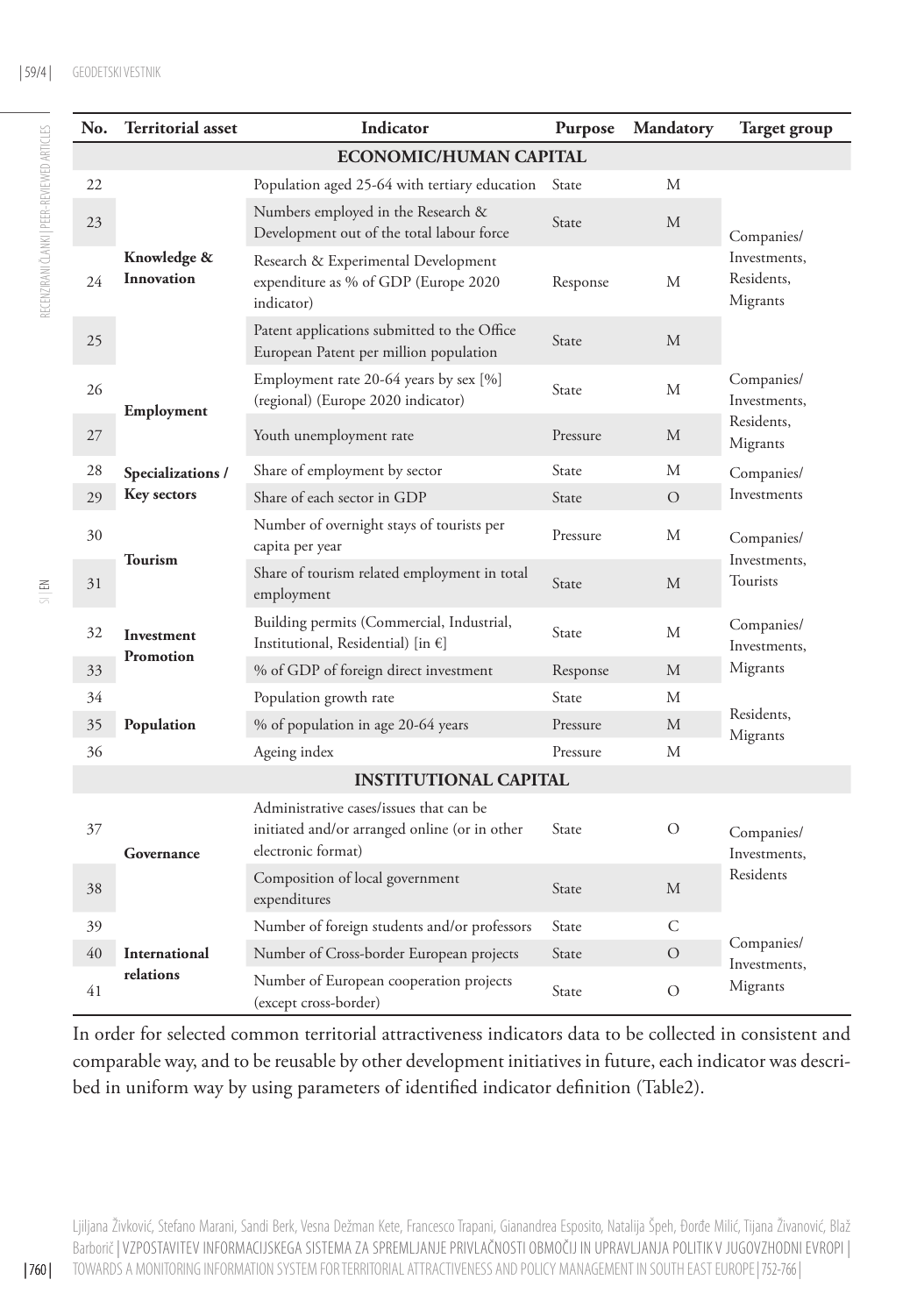RECENZIRANI ČLANKI | PEER-REVIEWED ARTICLES

FECENZIR ANI ČI ANKI I PEFR-REVIEWED ARTICI F

 $\leq$ 

#### Table 2: Sheet for indicator definition (URL 9).

| Parameter                               | Description of spatial indicator                                                                                                                                                                                                                                                      |  |  |
|-----------------------------------------|---------------------------------------------------------------------------------------------------------------------------------------------------------------------------------------------------------------------------------------------------------------------------------------|--|--|
| Name                                    | Name of the spatial indicator                                                                                                                                                                                                                                                         |  |  |
| <b>Inspire ID</b>                       | Unique identifier of the indicator; the ID is composed of (1) a namespace and (2) a<br>unique number; the namespace is composed of the 'organization' and the acronym 'SI'<br>(spatial indicator)<br>Source: Inspire Generic Conceptual Model D2.5_v3.2 Identifier Management         |  |  |
| Asset                                   | Asset to which the indicator belongs (environmental quality, natural resources/energy,<br>urban quality, quality of life, etc.)                                                                                                                                                       |  |  |
| Capital                                 | Capital to which the asset belongs (environmental capital, anthropic capital, etc.)                                                                                                                                                                                                   |  |  |
| <b>Definition</b>                       | Detailed definition of the indicator                                                                                                                                                                                                                                                  |  |  |
| Purpose                                 | Description why the indicator is needed, its purpose and objectives                                                                                                                                                                                                                   |  |  |
| <b>Determination</b>                    | Way of calculating the indicator                                                                                                                                                                                                                                                      |  |  |
| Maintenance/<br>publishing<br>frequency | Frequency with which changes and additions are made to the indicator value; update<br>frequency of the indicator value.<br>Values: continual, daily, weekly, fortnightly, monthly, quarterly, biannually, annually, as<br>Needed, irregular, not Planned, unknown. Source: ISO 19115( |  |  |
| Data source                             | Recommended data source for indicator calculation; link to metadata profile: "resource<br>title (dataset name)" and "responsible organization" (for the dataset)                                                                                                                      |  |  |
| Geographic name                         | Area that is covered by the indicator (Name of the region, country)                                                                                                                                                                                                                   |  |  |
| <b>Statistical level</b>                | Spatial level of the indicator (transnational, national, NUTS 2, NUTS 3)                                                                                                                                                                                                              |  |  |
| <b>Type</b>                             | Indicator type, e.g. pressure, state, response/performance indicator                                                                                                                                                                                                                  |  |  |

## **4.1.3 Data harmonization and interoperability model**

Based on previously developed indicator definition (Chapter 4.1.2) and taking into account relevant initiatives for developing EU-wide spatial data infrastructures for environmental and related policies support (INSPIRE), data model was built using the Unified Modeling Language – UML (Figure 2) for common territorial attractiveness indicators description. Created model secures indicators' data harmonization and interoperability essential for distributed information system establishment, like this regional monitoring information system would be (URL 9).

Developed object-oriented and scalable model for management of territorial attractiveness data consists of core metadata and indicators data classes and enumerations, and provides storage for five indicators' dimensions: spatial, thematic, lineage, temporal and dataset. Besides this, developed data model for monitoring territorial attractiveness was based on a couple of rules agreed among project partners, which are needed for acheiving comparability of indicator values by different dimensions (as criteria).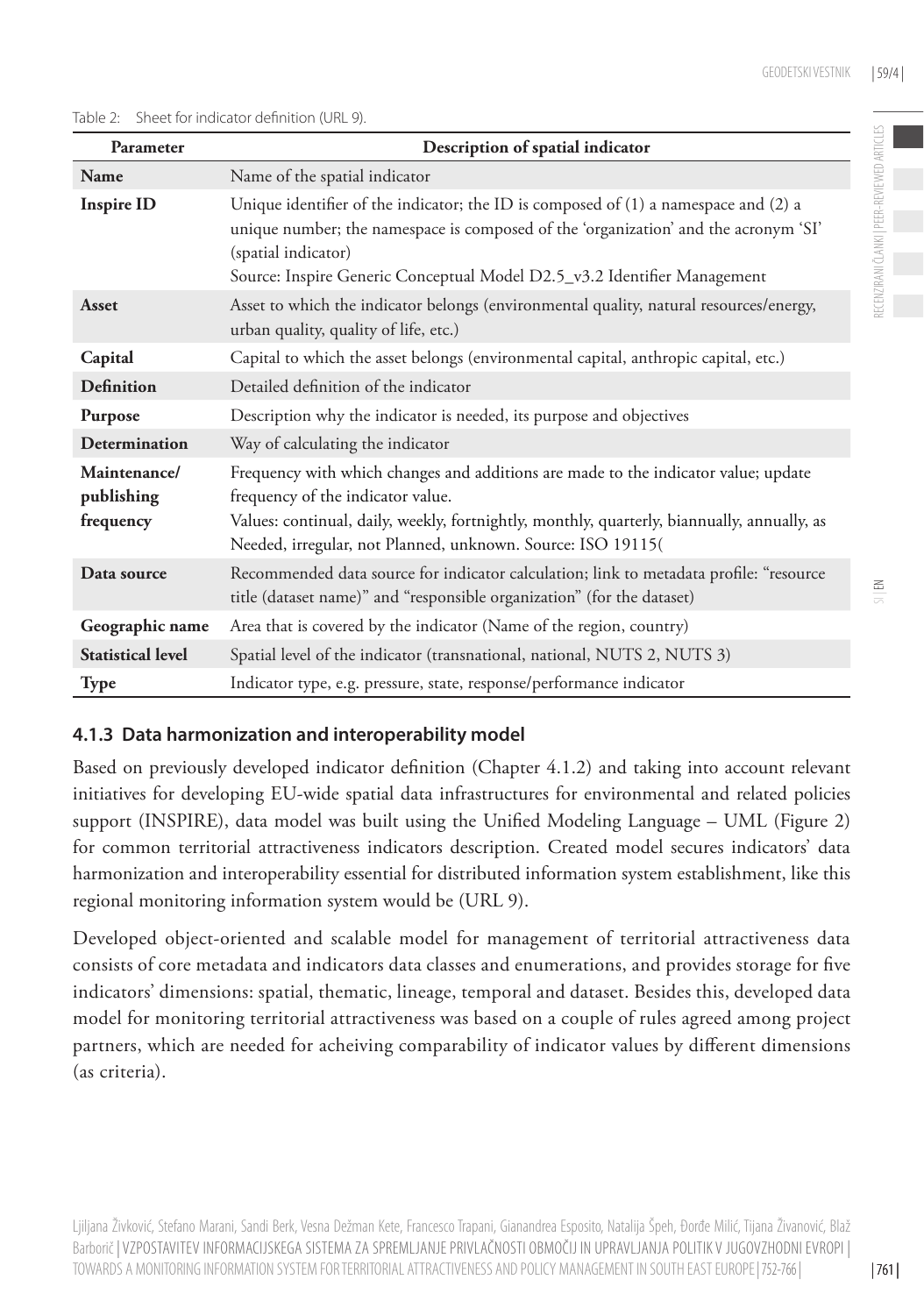

Figure 2: UML data model for database of common monitoring information system for territorial attractiveness policy coordination in the SEE region (URL 9).

## 4.1.4 **Territorial attractiveness reporting format**

 $\Xi$ 

Proposed territorial attractiveness reporting format was based on national policy management processes of partner countries, as well as their relevant stakeholders' decision-making needs. Thus, due to administrative and policy scope differences among partner countries, specific rules were applied to achieve the appropriate level of content homogeneity among eight national reports, needed for preparing the synthesis report for the territorial attractiveness status of SEE region as a whole (URL 10).

In general, the proposed format of territorial attractiveness reporting at national level includes two parts: (1) description of national policies and/or strategies relevant for territorial attractiveness management, and (2) presentation of the values and trends for selected common indicators. Graphical presentation of territorial attractiveness for monitoring was based on the existing NUTS 3 classification, or equivalent (EUROSTAT, 2014). Annual period was agreed for the indicator values calculation, and year 2013 as reference epoch. In order for development linear trends to be identified, indicators' data were collected for 5-year period (2008–2012), where and if possible (URL 12), and method of least square was applied for time series processing. Annual indicator trend was determined as a percentage of growth/decline of the indicator value per year. As an example of the national attractiveness report indicator presentation, consumption of water per capita in Slovenia is shown in Figure 3.

In addition, transnational territorial attractiveness report provides a comparative overview of common Territorial Capitals and Assets in the SEE region, identifying the relations between different cross-cutting policy priorities and different targets/audiences. Without the ambition to define any sort of ranking, it provides a general analysis of common indicators values over the SEE area for those years with available data. As an example of the transnational attractiveness report indicator presentation, the consumption of water per capita is shown in Figure 4.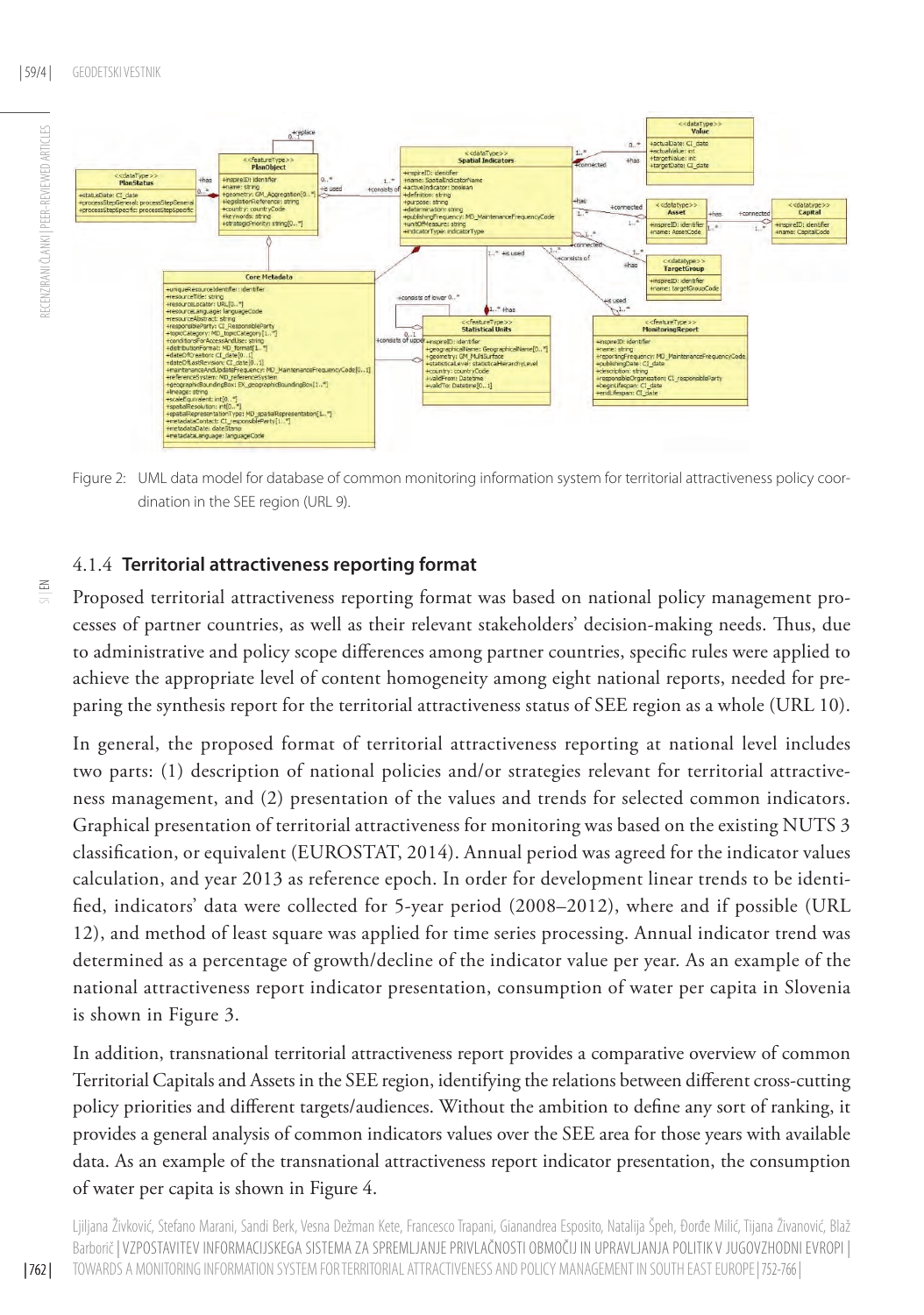

Figure 3: Daily consumption of water per capita in Slovenia in 2013 (URL 13).



Figure 4: Consumption of water per capita in SEE in 2011 (URL 10).

Ljiljana Živković, Stefano Marani, Sandi Berk, Vesna Dežman Kete, Francesco Trapani, Gianandrea Esposito, Natalija Špeh, Đorđe Milić, Tijana Živanović, Blaž Barborič | VZPOSTAVITEV INFORMACIJSKEGA SISTEMA ZA SPREMLJANJE PRIVLAČNOSTI OBMOČIJ IN UPRAVLJANJA POLITIK V JUGOVZHODNI EVROPI | TOWARDS A MONITORING INFORMATION SYSTEM FOR TERRITORIAL ATTRACTIVENESS AND POLICY MANAGEMENT IN SOUTH EAST EUROPE| 752-766 |

RECENZIRANI ČLANKI | PEER-REVIEWED ARTICLES

RECENZIRANI ČLANKI | PEER-REVIEWED ARTICLES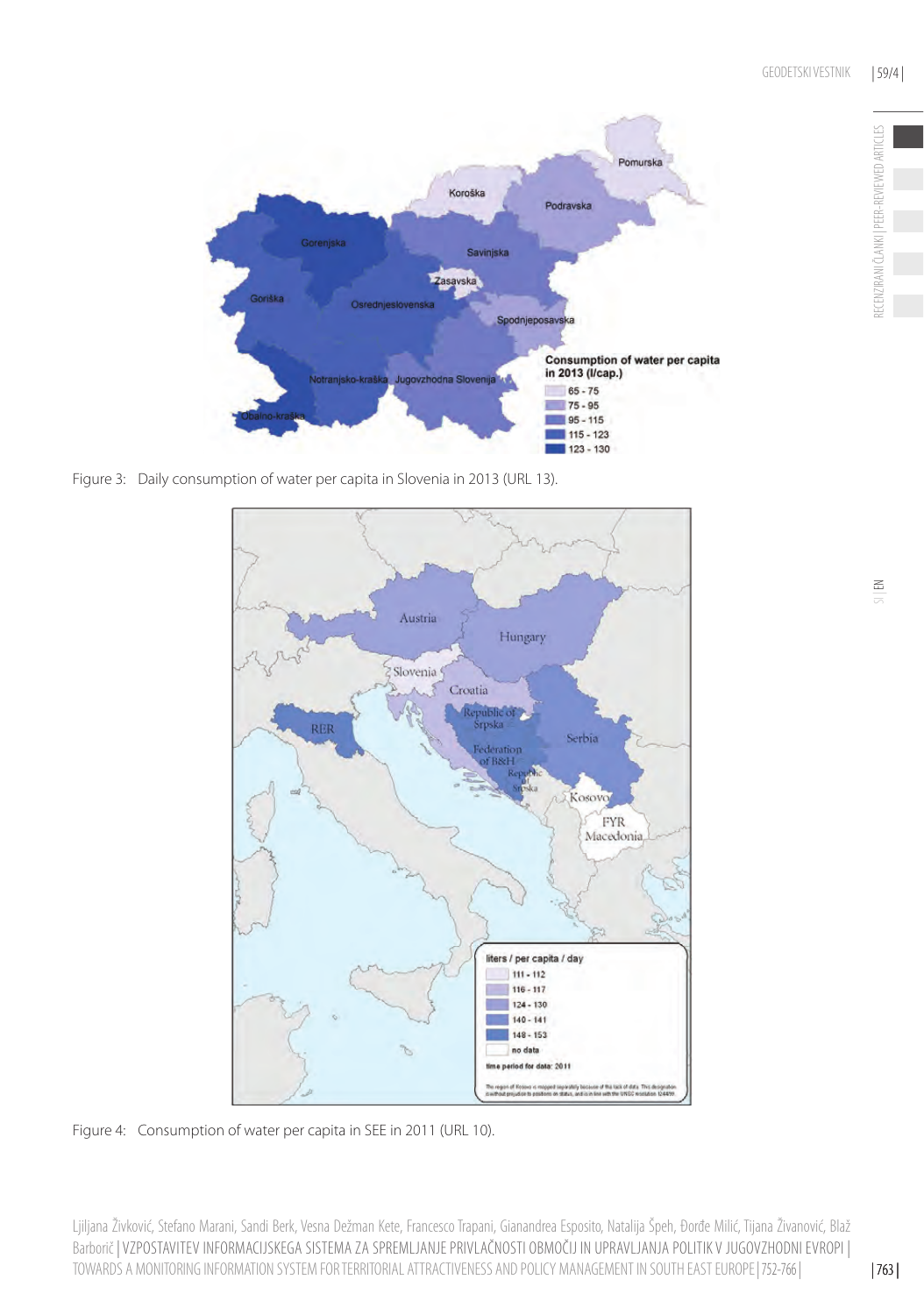## **4.2 Discussion**

It is expected that the proposed monitoring information system for territorial attractiveness policies coordination in the SEE region would ensure an easy, comparable and comprehensive evaluation of both territorial attractiveness status and relevant policies' goals in future. In order to achieve this aim, this regional monitoring system would rely on continuously developing Information and communications technology (ICT) advantages, as well as current and new EU initiatives relevant for spatial data management and territorial development in general.

At national level, the monitoring of indicators' values relevant for territorial attractiveness, and consequent policy goals evaluation against them and identified target groups, would provide an informed and reliable basis for a proper decision-making and strategic action planning. In consequence, by supporting active communication within the established national stakeholders' network, proposed monitoring information system would help to discover discrepancies among national sectoral strategic goals, and thus increase the overall efficiency of shrinking public development resources within each partner country, both horizontally among different domains and vertically among administration levels.

On the SEE level, the proposed regional monitoring information system would support better communication and effective action coordination between national networks of decision-makers and policy managers in future. In other words, it is expected that the here proposed monitoring information system would provide a much easier comparison of territorial attractiveness status and identified strategic goals between countries, and thus increase the number of initiatives which cooperate and exchange good practices in domain of EU policies translation and integration in national/regional level (specially between Member and bordering/Candidate states).

Finally, the Attract-SEE Project has demonstrated the importance and value of exchanging different practices, approaches and views regarding territorial attractiveness and development in general in Europe. In addition, it is estimated by partners that project results would provide a good basis and show relevant directions for a further and faster building and improvement of modern information platforms in the SEE region in future, supported by other projects and initiatives within National spatial data infrastructures (NSDI) and other sectoral Spatial data infrastructures (SDIs) domain.

### **5 CONCLUSION**

In an increasingly dynamic and complex modern working and living environment, eight countries have recognized the need and launched the Attract-SEE Project with a specific objective to create a common territorial attractiveness monitoring information system. Being at the core of a broader territorial monitoring framework, namely ESPON, this regional monitoring information system is planned to secure an informed and timely strategic decision-making on the one side, and a better coordination of strategic goals and activities in general within SEE region, on the other.

In the short run, it is expected that developed project results and achieved goals would provide valuable insights into territorial attractiveness feature throughout the SEE region and participating countries themselves. In the long run, the same concept of territorial development monitoring should be possible

Ljiljana Živković, Stefano Marani, Sandi Berk, Vesna Dežman Kete, Francesco Trapani, Gianandrea Esposito, Natalija Špeh, Đorđe Milić, Tijana Živanović, Blaž Barborič | VZPOSTAVITEV INFORMACIJSKEGA SISTEMA ZA SPREMLJANJE PRIVLAČNOSTI OBMOČIJ IN UPRAVLJANJA POLITIK V JUGOVZHODNI EVROPI | TOWARDS A MONITORING INFORMATION SYSTEM FOR TERRITORIAL ATTRACTIVENESS AND POLICY MANAGEMENT IN SOUTH EAST EUROPE| 752-766 |

 $\leq$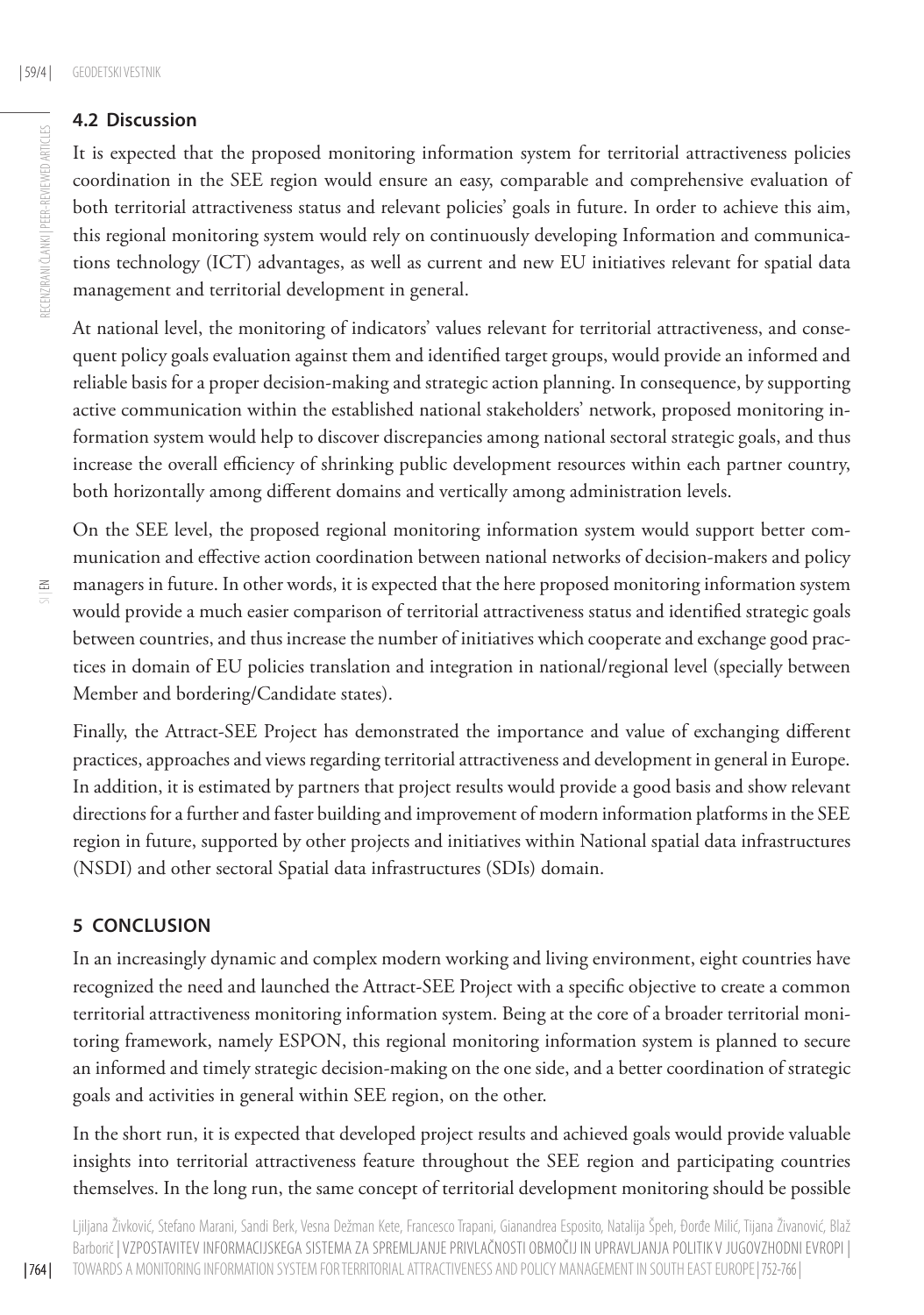to apply also on the other territorial development features, identified as critical for cohesive, balanced and sustainable development within relevant EU policies and strategy documents. Consequently, it is expected that project would directly generate further implementation and adoption of recommendations and results in the domain of data and information management, resulting from different EU development initiatives in future. And, indirectly, especially partners from Candidate states assume that the results and benefits of the Attract-SEE project activities would stimulate new collaborations and wider engagement of local decision-makers on relevant EU directives adoption within national practice and regulations.

Since the main result of the project is just identification of a framework, that is, a definition of common components needed to establish regional territorial monitoring system establishment in the SEE, where national development policies still demand mutual coordination and adjustment to EU policies, project partners think that here developed outputs could be a good start platform for new project activities, where some results should be operationalized and become part of ICT-enabled governmental services.

## **References:**

- Attract-SEE (2014). SEE Transnational Cooperation Programme: Attract-SEE Project. [http://www.attract-see.eu,](http://www.attract-see.eu/) accessed 21. 1. 2014.
- ATTREG (2012). ESPON: ATTREG Project. [http://www.espon.eu/main/Menu\\_Projects/](http://www.espon.eu/main/Menu_Projects/Menu_AppliedResearch/attreg.html) [Menu\\_AppliedResearch/attreg.html,](http://www.espon.eu/main/Menu_Projects/Menu_AppliedResearch/attreg.html) accessed 23. 2. 2014.
- Čerba, О., and other partners involved in Task 4.2 (2010). Plan4all: Conceptual Data Models for Selected Themes. [http://www.slideshare.net/plan4all/d42](http://www.slideshare.net/plan4all/d42-conceptual-data-models-for-selected-themes) [conceptual-data-models-for-selected-themes](http://www.slideshare.net/plan4all/d42-conceptual-data-models-for-selected-themes), accessed 1. 3. 2014.
- ESPON (2014). European Union: ESPON 2020 Programme. [http://www.espon.eu/](http://www.espon.eu/main/Menu_Projects/) main/Menu Projects/, accessed 16. 2. 2014.
- Europe 2020 (2014). European Commission: Europe 2020 Strategy. [http://ec.europa.](http://ec.europa.eu/europe2020/index_en.htm) [eu/europe2020/index\\_en.htm](http://ec.europa.eu/europe2020/index_en.htm), accessed 3. 2. 2014.
- EUROSTAT (2014). Eurostat: NUTS NOMENCLATURE OF TERRITORIAL UNITS FOR STATISTICS – Overview. <http://ec.europa.eu/eurostat/web/nuts/overview>, accessed 1. 3. 2014.
- InfoRegio (2014). European Commission: Regional Policy. [http://ec.europa.eu/](http://ec.europa.eu/regional_policy/en/policy/what/investment-policy/) [regional\\_policy/en/policy/what/investment-policy/,](http://ec.europa.eu/regional_policy/en/policy/what/investment-policy/) accessed 2. 2. 2014.
- INSPIRE (2014). European Commission: Infrastructure for Spatial Information in the European Community. [http://inspire.ec.europa.eu](http://inspire.ec.europa.eu/), accessed 7. 2. 2014.
- Neuschmid, J., Eizinger, C., Barborič, B., Guaragno, G., Miklavčič, T., Marani, S., Živković, Lj., Altomare, F., Milić, Đ., Esposito, G., Selva, A. (2013). Attract-SEE – Assessing Territorial Attractiveness in South East Europe: Establishing a Common Territorial Monitoring Framework. »Planning Times« – 18th International Conference on Urban Planning, Regional Development and Information Society (REAL CORP 2013). Rome, Italy, 20–23 May 2013. [http://www.corp.at/archive/CORP2013\\_102.pdf](http://www.corp.at/archive/CORP2013_102.pdf), accessed 22. 2. 2014.
- Plan4all (2012). eContentplus: Plan4all project. [http://portal.plan4all.eu/](http://portal.plan4all.eu/simplecms/?menuID=1&action=article&presenter=Article) [simplecms/?menuID=1&action=article&presenter=Article,](http://portal.plan4all.eu/simplecms/?menuID=1&action=article&presenter=Article) accessed 7. 2. 2014.
- SEE Programme (2014). European Commission: South East Europe Transnational

Cooperation Programme. [http://www.southeast-europe.net/en/about\\_see/](http://www.southeast-europe.net/en/about_see/programme_presentation/index) [programme\\_presentation/index](http://www.southeast-europe.net/en/about_see/programme_presentation/index), [http://www.southeast-europe.net/en/](http://www.southeast-europe.net/en/about_see/programme_presentation/index) [about\\_see/programme\\_presentation/index,](http://www.southeast-europe.net/en/about_see/programme_presentation/index) accessed 2. 2. 2014.

- TA (2014). European Commission: Territorial Agenda of the European Union 2020. <http://www.eu2011.hu/files/bveu/documents/TA2020.pdf>, accessed 1. 2. 2014.
- URL 1. Attract-SEE Project: Territorial Monitoring Systems in the Countries Participatingin the ATTRACT-SEE Project. [http://www.attract-see.eu/](http://www.attract-see.eu/sites/default/files/TMS%20in%20the%20Countries%20Participating%20in%20the%20ATTRACT%20SEE%20project_report.pdf) [sites/default/files/TMS%20in%20the%20Countries%20Participating%20](http://www.attract-see.eu/sites/default/files/TMS%20in%20the%20Countries%20Participating%20in%20the%20ATTRACT%20SEE%20project_report.pdf) [in%20the%20ATTRACT%20SEE%20project\\_report.pdf,](http://www.attract-see.eu/sites/default/files/TMS%20in%20the%20Countries%20Participating%20in%20the%20ATTRACT%20SEE%20project_report.pdf) accessed 21. 2. 2014.
- URL 2. Attract-SEE Project: Common Territorial Monitoring Framework. http://www. attract-see.eu/sites/default/files/TMS%20in%20the%20Countries%20 Participating%20in%20the%20ATTRACT%20SEE%20project\_report.pdf, accessed 15. 2. 2014.
- URL 3. Attract-SEE Project: Guidelines for preparation of Stakeholder Involvement Plans (SIP) in Attract-SEE regions/ countries. http://www.attract-see.eu/sites/ default/files/Guidelines\_for\_SIP.pdf, accessed 11. 2. 2014.
- URL 4. Attract-SEE Project: Policy Coordination Process Handbook. http://www. attract-see.eu/sites/default/files/Policy%20coordination%20process%20 handbook\_draft4.pdf, accessed 11. 2. 2014.
- URL 5. Attract-SEE Project: Report on the Analysis of Metadata Overviews. [http://](http://www.attract-see.eu/sites/default/files/Report_Metadata_Overview.pdf) [www.attract-see.eu/sites/default/files/Report\\_Metadata\\_Overview.pdf](http://www.attract-see.eu/sites/default/files/Report_Metadata_Overview.pdf), accessed 1. 3. 2014.
- URL 6. Attract-SEE Project: Defining "Territorial attractiveness". [http://www.attract-see.](http://www.attract-see.eu/sites/default/files/Attractiveness.pdf) [eu/sites/default/files/Attractiveness.pdf](http://www.attract-see.eu/sites/default/files/Attractiveness.pdf), accessed 20. 2. 2014.
- URL 7. Attract-SEE Project: Methodology for the definition of indicators. [http://](http://www.attract-see.eu/sites/default/files/Attractiveness.pdf) [www.attract-see.eu/sites/default/files/4.2\\_Methodology\\_for\\_indicator\\_](http://www.attract-see.eu/sites/default/files/Attractiveness.pdf) definition v1.0.pdf, accessed 20. 2. 2014.
- URL 8. Attract-SEE Project: List of common set of indicators in SEE. [http://www.attract-](http://www.attract-see.eu/sites/default/files/GI_Indicator_SEE_final_report_28_10_2013.pdf)

Ljiljana Živković, Stefano Marani, Sandi Berk, Vesna Dežman Kete, Francesco Trapani, Gianandrea Esposito, Natalija Špeh, Đorđe Milić, Tijana Živanović, Blaž Barborič | VZPOSTAVITEV INFORMACIJSKEGA SISTEMA ZA SPREMLJANJE PRIVLAČNOSTI OBMOČIJ IN UPRAVLJANJA POLITIK V JUGOVZHODNI EVROPI | TOWARDS A MONITORING INFORMATION SYSTEM FOR TERRITORIAL ATTRACTIVENESS AND POLICY MANAGEMENT IN SOUTH EAST EUROPE| 752-766 |

 $\leq$